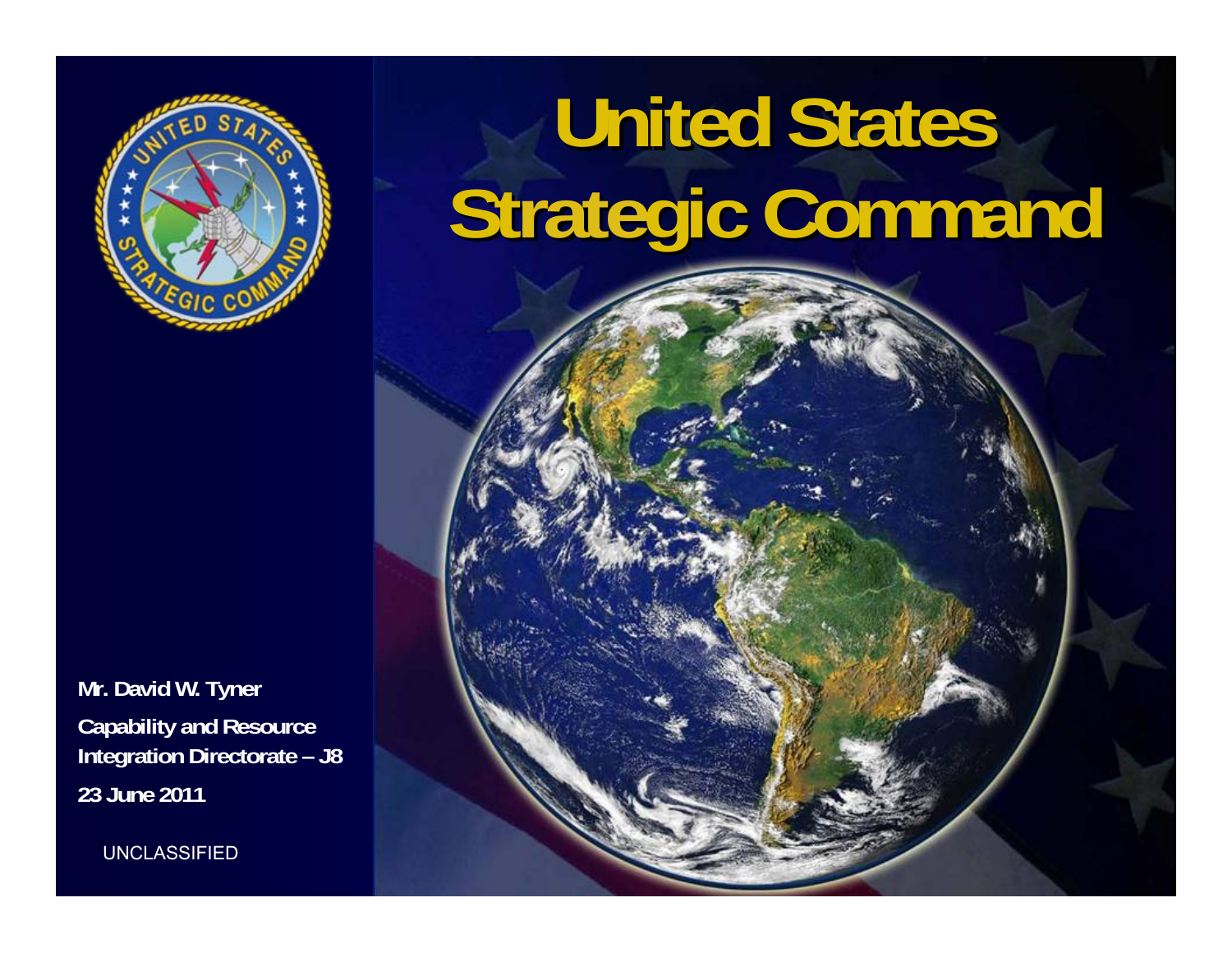### **USSTRATCOM Responsibilities**

### *Plan and Execute*

- **Strategic Deterrence &**  −**Nuclear Operations Nuclear Operations Strategic Deterrence &**
- **Space Space** −
- **Cyberspace Cyberspace** −
- **Global Strike Global Strike** −
- **Combating WMD Combating WMD** −









*Plan, Integrate & Plan, Integrate & Synchronize Synchronize*

- − **Missile Defense** − **Missile Defense**
- **Intelligence,**  −**Surveillance, & Surveillance, & Reconnaissance ReconnaissanceIntelligence,**
- − **Information**  − **Information Operations Operations**









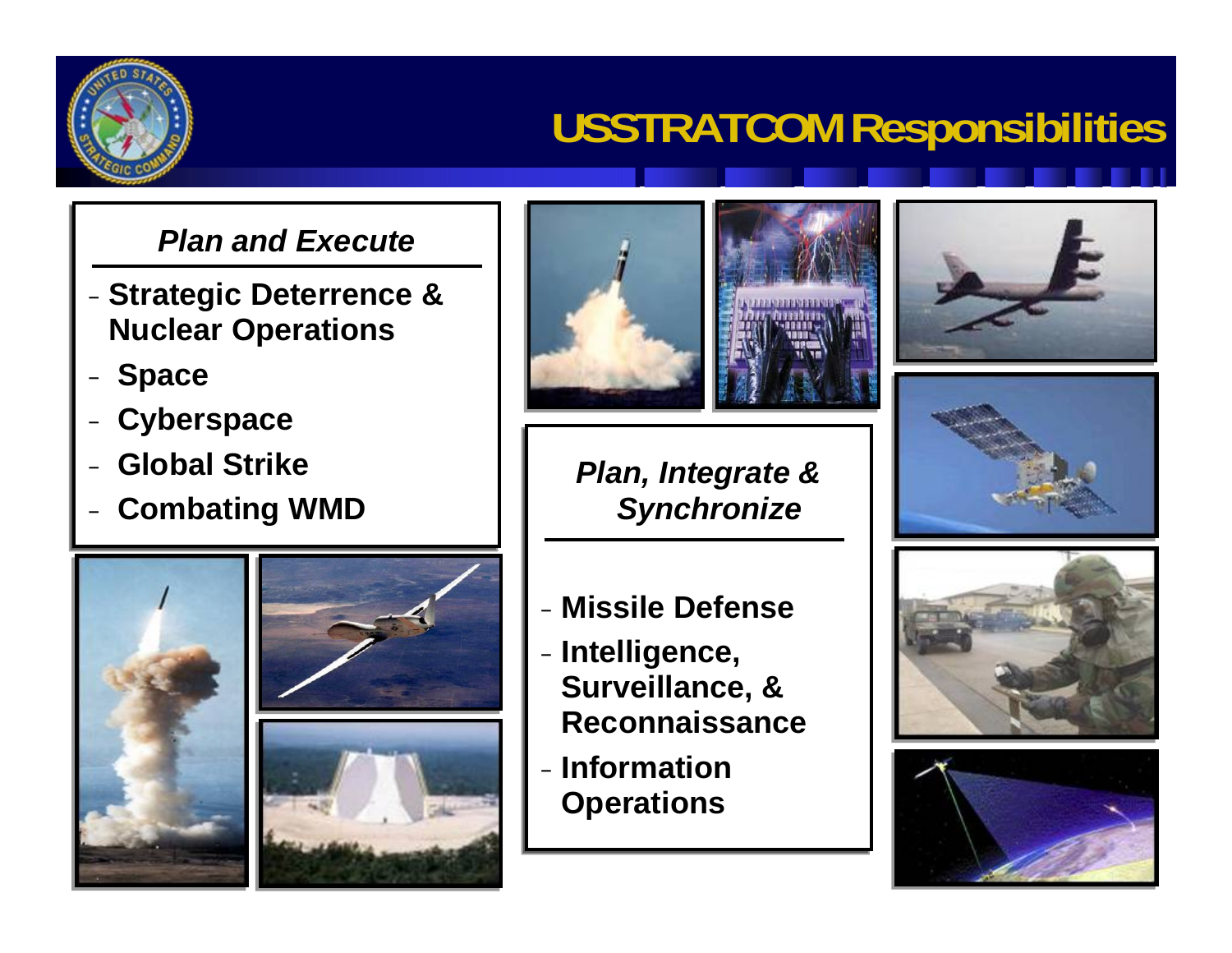

### **Geographically Distributed Component Commanders**

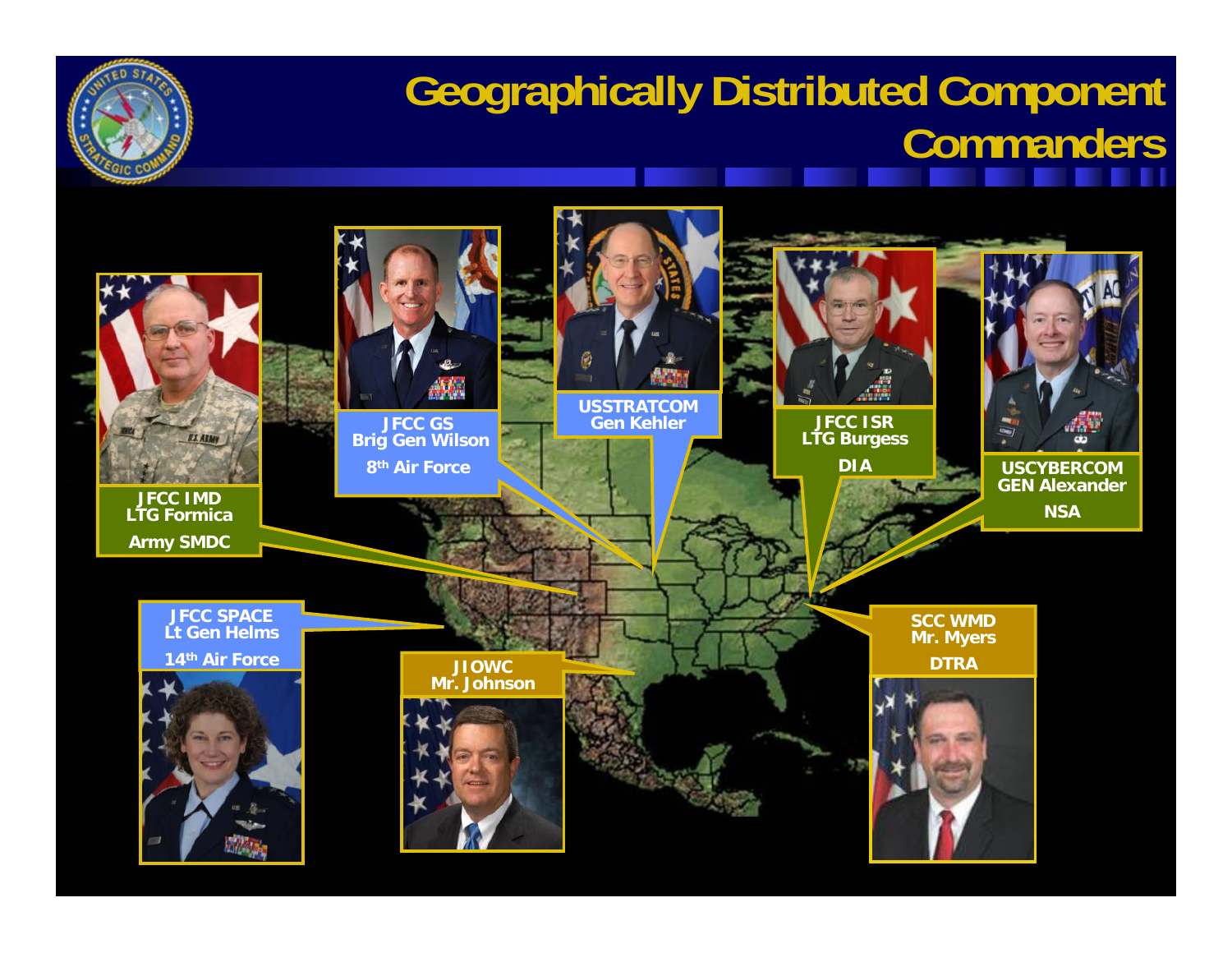### **Component and Task Force Structure**



*How We Are Organized*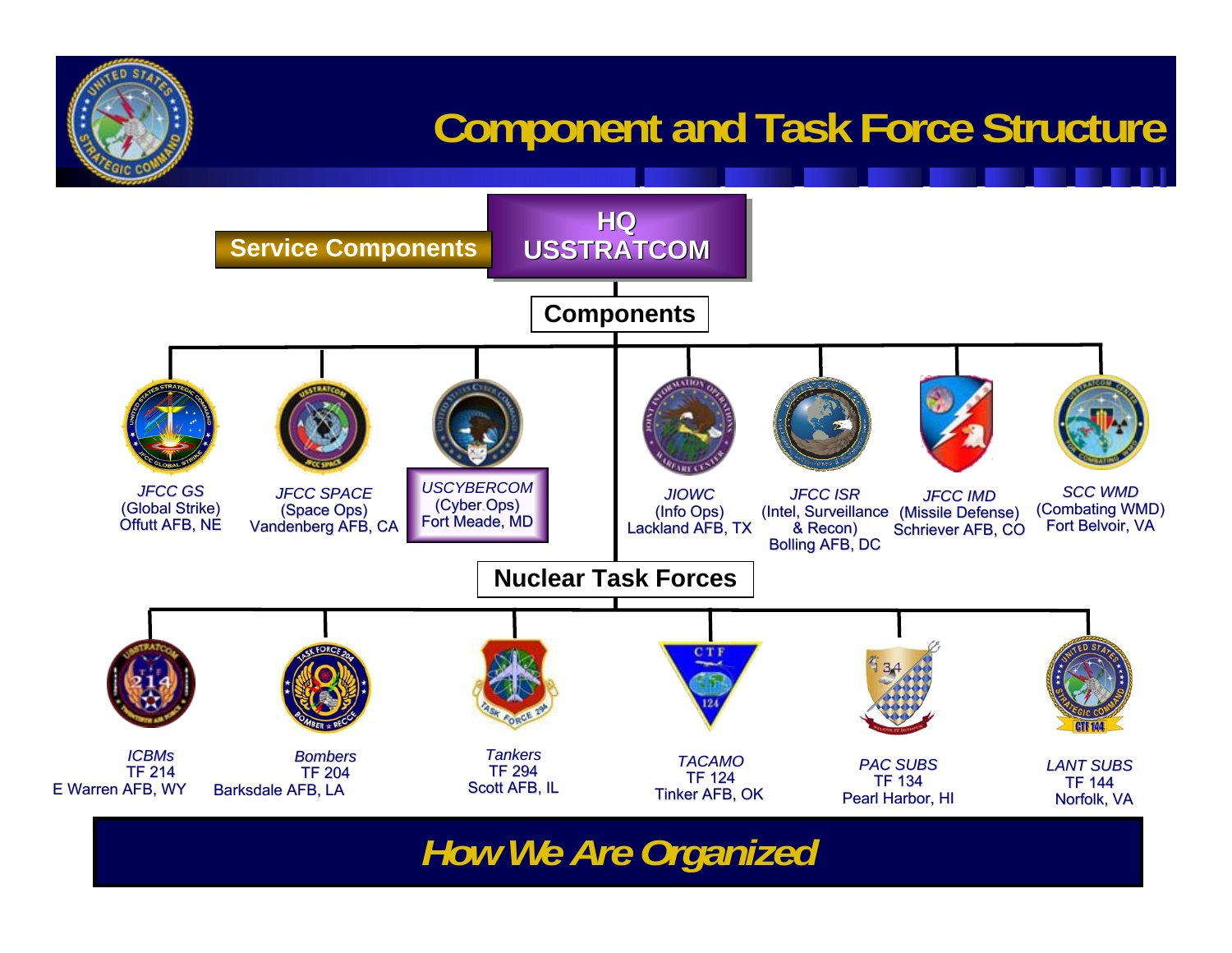

- **Aerial Refueling/Tankers (TF 294)**
	- USAF refueling aircraft enhance Command's capability to conduct global combat and reconnaissance operations

### **Airborne Communications (TF 124)**

• Navy E-6B aircraft provide a survivable communications link between national decision makers and the nation's strategic forces

### **Ballistic Missile Submarines (TFs 134/144)**

• Navy ballistic missile submarines provide launch capability from around the globe--most survivable leg of US strategic forces

### **Strategic Bomber & Reconnaissance Aircraft (TF 204)**

- USAF aircraft deploy globally to project air power and support Command's reconnaissance mission
- **Land-Based ICBMs (TF 214)**
	- USAF ICBMs, dispersed in hardened silos, provide a quickreacting and highly reliable component of US strategic forces

#### UNCLASSIFIED AT A 1990 FOR *Task Forces Enable Command Mission Execution*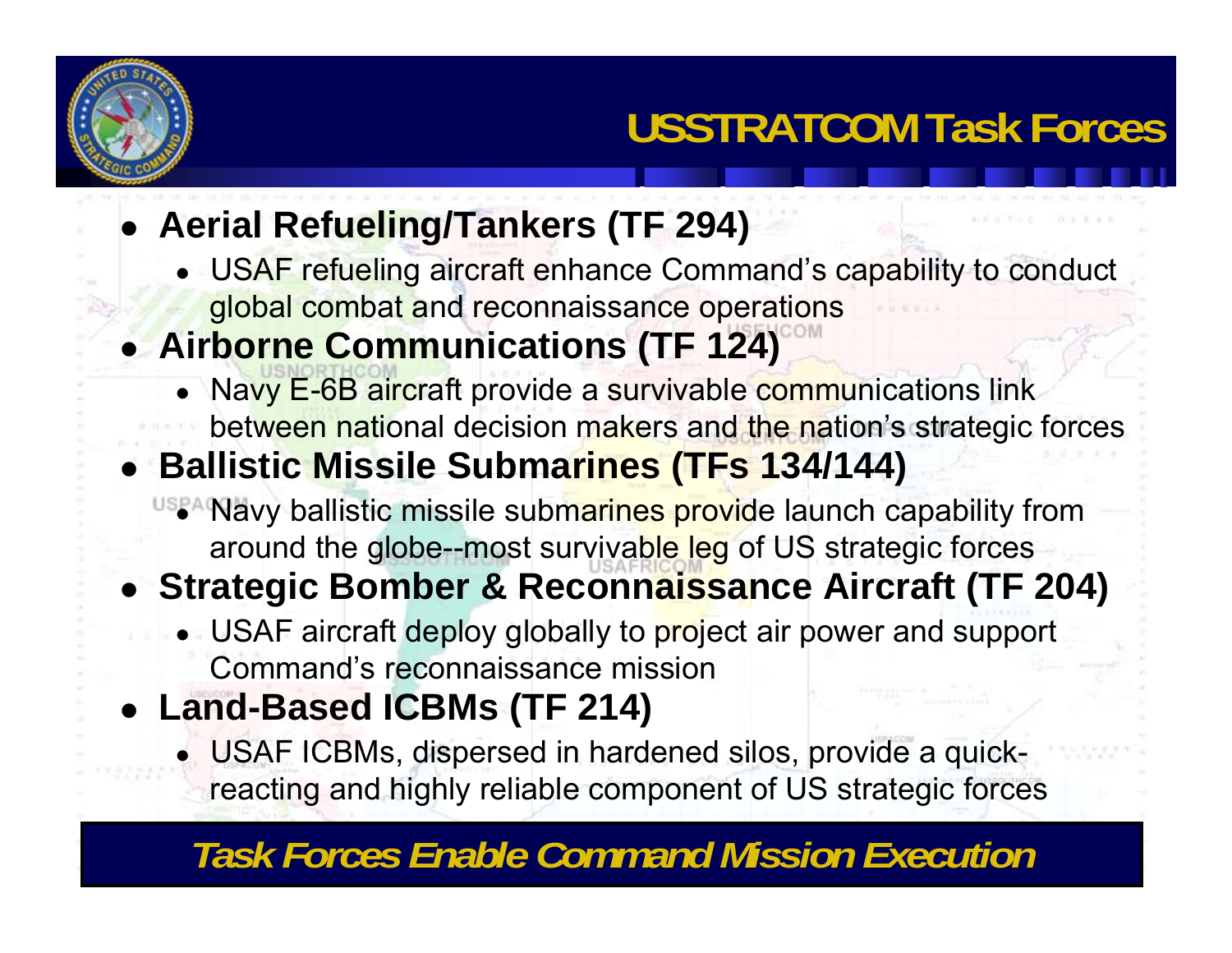### **Headquarters Organization**



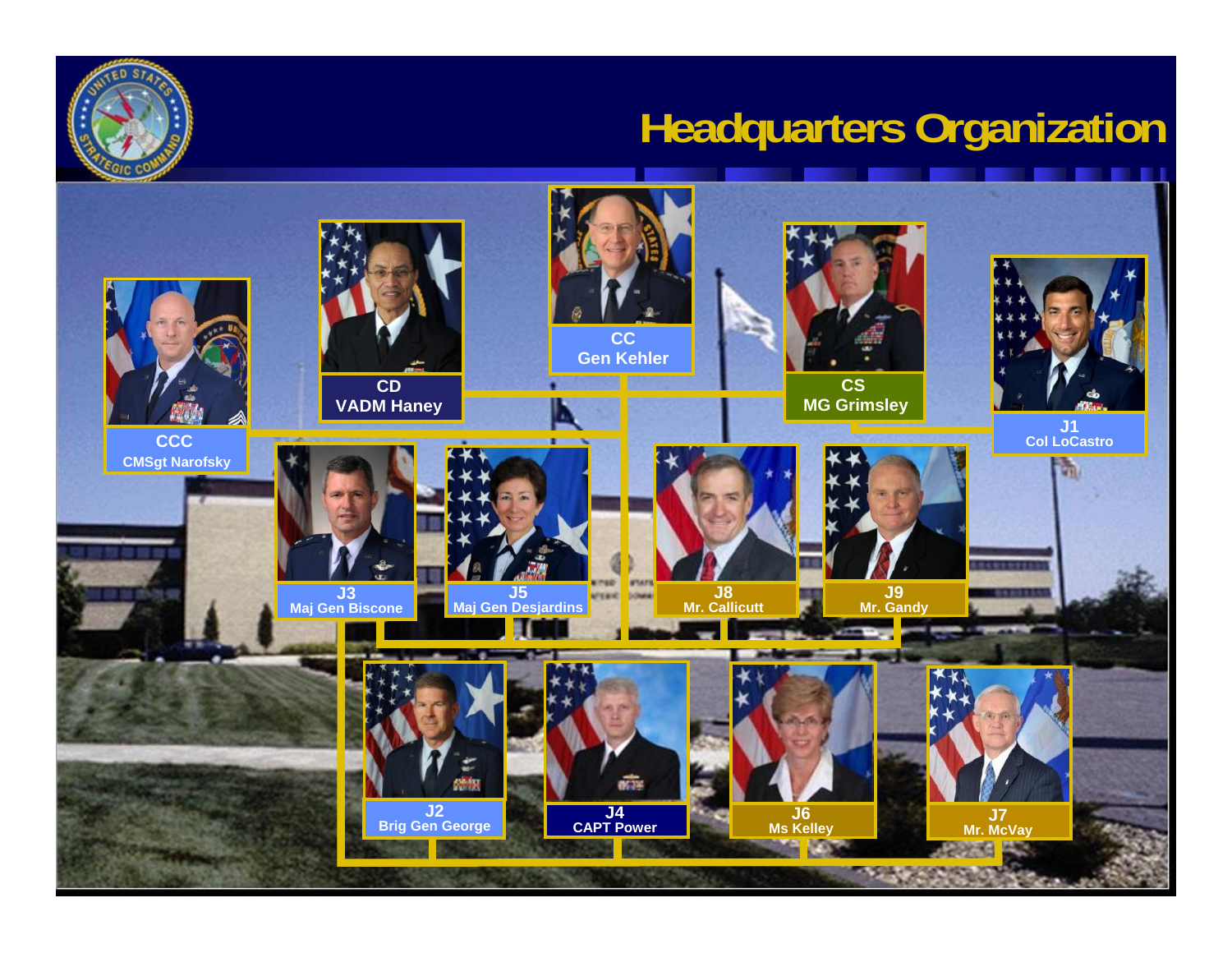

### **USSTRATCOM Operations/Activities Snapshot**

#### **Strategic Deterrence/Nuclear Ops**

**24x7 Deterrence Operations Nuclear Enterprise Leadership Nuclear Command & Control**

#### **Missile Defense**

**Synchronize Global MD Planning**

**Coordinate Global MD Asset Management**

**TD-2 Launches: Support GCCs**

#### **Combating WMD**

**Synchronize Global CWMD Planning (Global Sync Conf)**

**Establishing SJFHQ-E of WMD**

#### **Space Operations**

**SSA Ops: Tracking 22,000+ Objects Conjunction Analysis: 1,100 Satellites 20+ SSA Sharing Agreements Monitoring Space Weather**

#### **Surveillance & Reconnaissance**

**Global Force Management of ISR Assets**

**Support to GCCs**

**Support to PACOM: Operation TOMODACHISupport to AFRICOM: Operation ODYSSEY DAWNCross Mission Area**

**Support to CENTCOM: STRATCOM Forward Integration Teams (SFIT) Operation BURNT FROST**

#### **Cyberspace Operations**

**Operation BUCKSHOT YANKEE**

**Defense of the GIG**

**Cyber Ops As Directed**

#### **Information Operations**

**Training Support to GCCs Support to Other COCOM Ops**

#### **Exercises & Training**

**GLOBAL THUNDERAUSTERE CHALLENGE (EUCOM) GLOBAL LIGHTNINGBULWARK DEFENDER**

*Integrated Trans-Regional Operations: Supporting & Supported*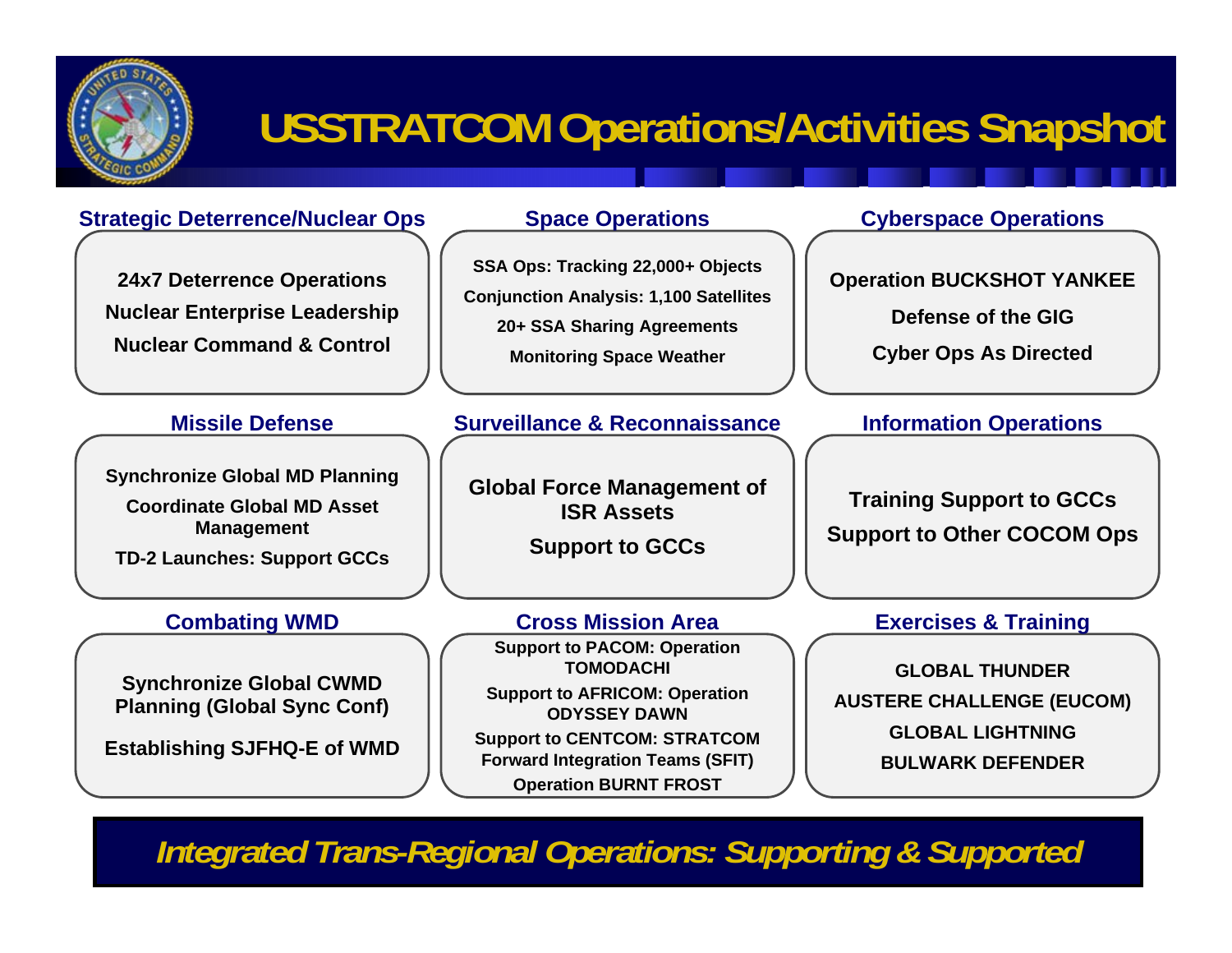### **Science & Technology Outreach**

With the sales

# **Process to Monitor** *New & Emerging New & Emerging Technologies Technologies*

**USAFRICOM** 

**USSOUTHCOM** 

USPACON

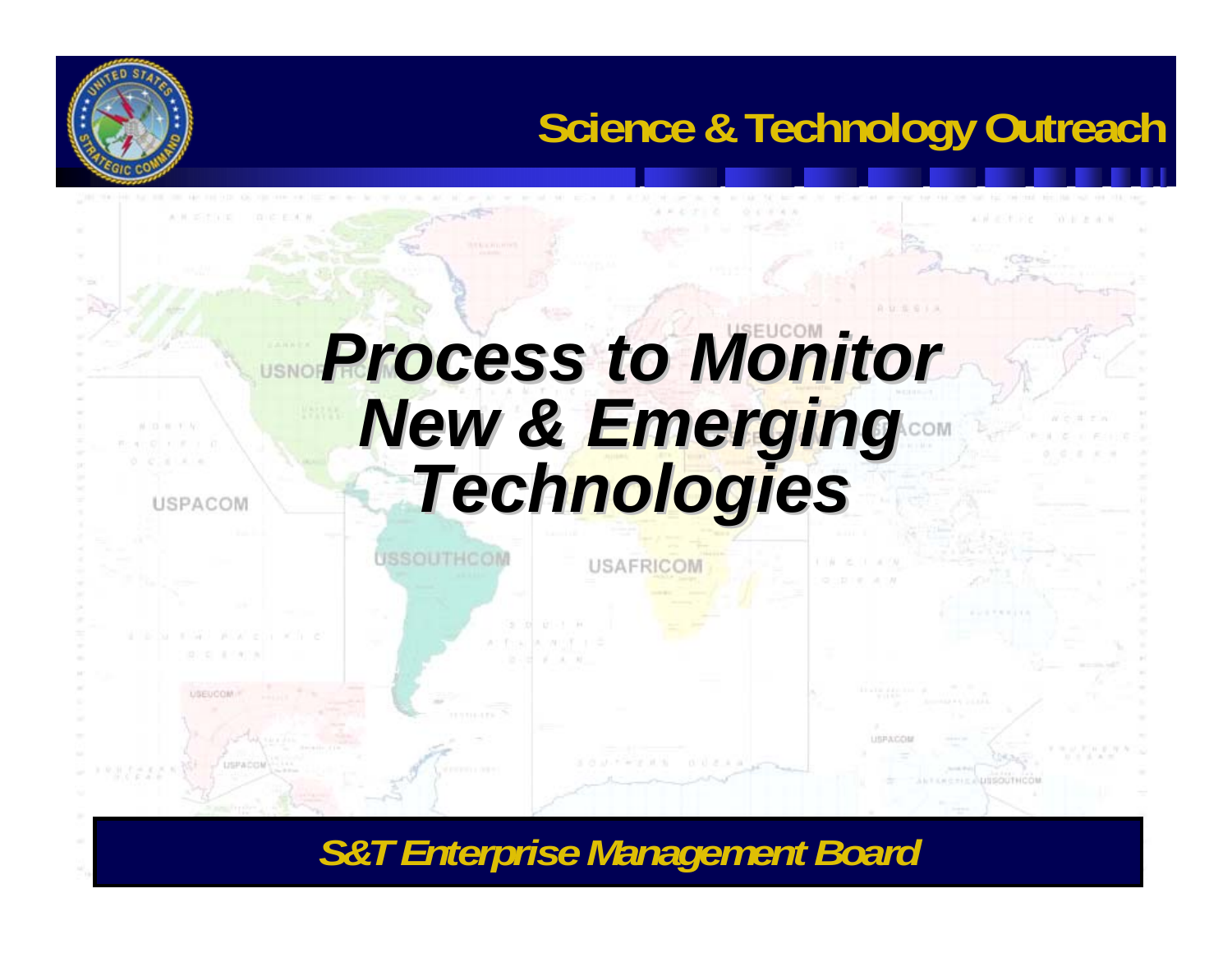

 $\bullet$ 

### **Identify relevant new technologies earlier**

- Keep abreast of emerging Blue/Red Team technologies
- Socialize new technologies throughout Command
- **Inform Labs of USSTRATCOM mission needs**
	- Current Operations & Projected Capability Gaps
		- "National Labs" → DoD La<mark>bs, F</mark>FRDCs/DOE Labs, UARCs, Defense Research Agencies (e.g., DARPA)
- $\bullet$  **Leverage existing Command-Lab relationships; forge new ones**
- •**Implement S&T Battle Rhythm around S&T IPL Process**

### *Become USSTRATCOM's "One-Stop" S&T Venue*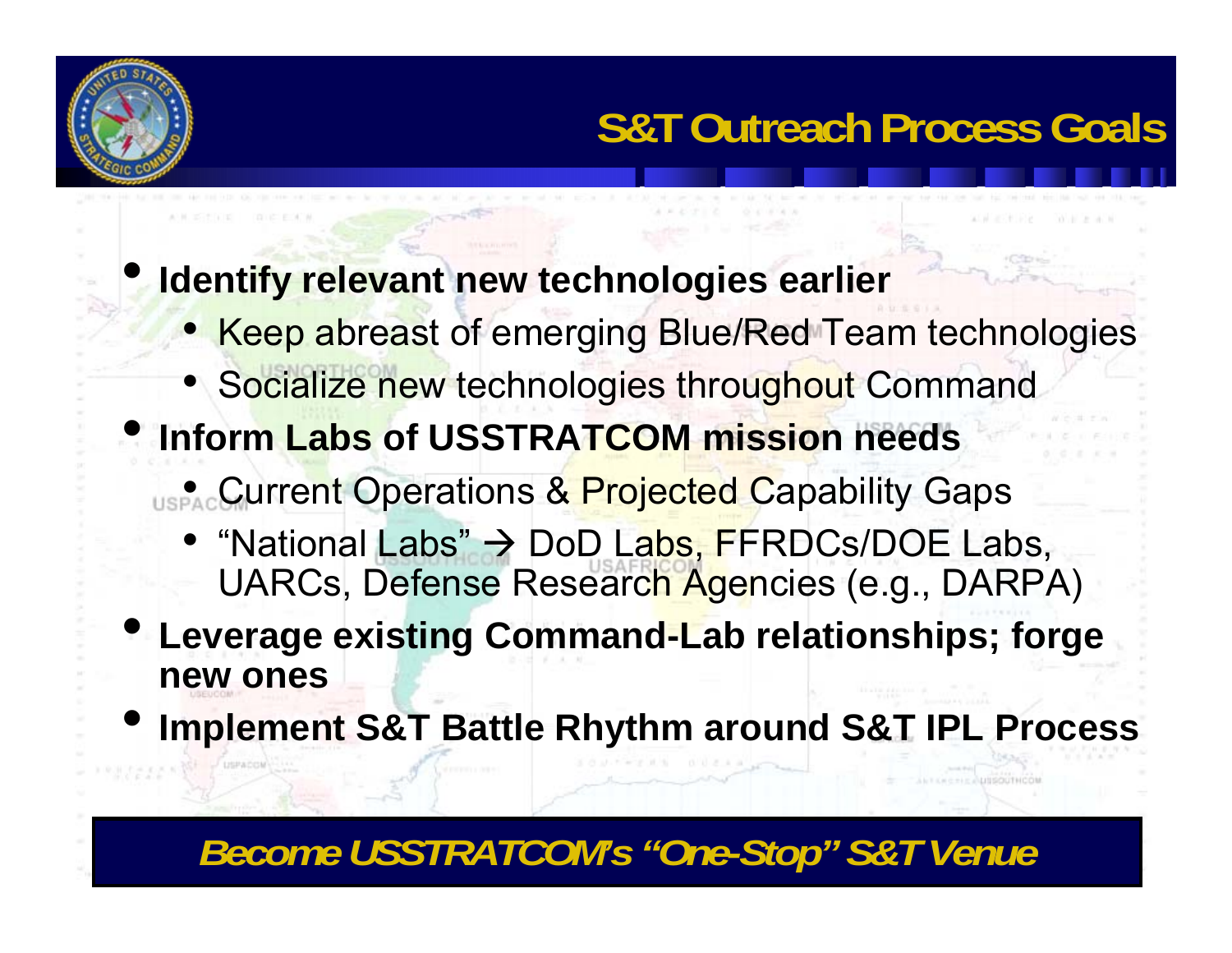

#### ●**S&T Enterprise Management Board (EMB)**

- Chaired by Senior Analytic Advisor, assisted by Secretariat
- Formalized with a Charter
- ●**Comprised of Coordinators Aligned With 7 Mission Areas** 
	- Nuclear, Space, Cyber, CWMD, IMD, IO, ISR
- Other Members: SAG/Lab LNOs, S&T Reps, Special Advisors

### ● **Coordinators / AOs / LNOs**

- ●• Coordinators act as information brokers between AOs/EMB
- AOs interface with Labs as requested by EMB or directed by J-Directorates/Components
- Lab LNOs/Advisors facilitate communication and support EMB

### *Command-Wide Participation in S&T Process*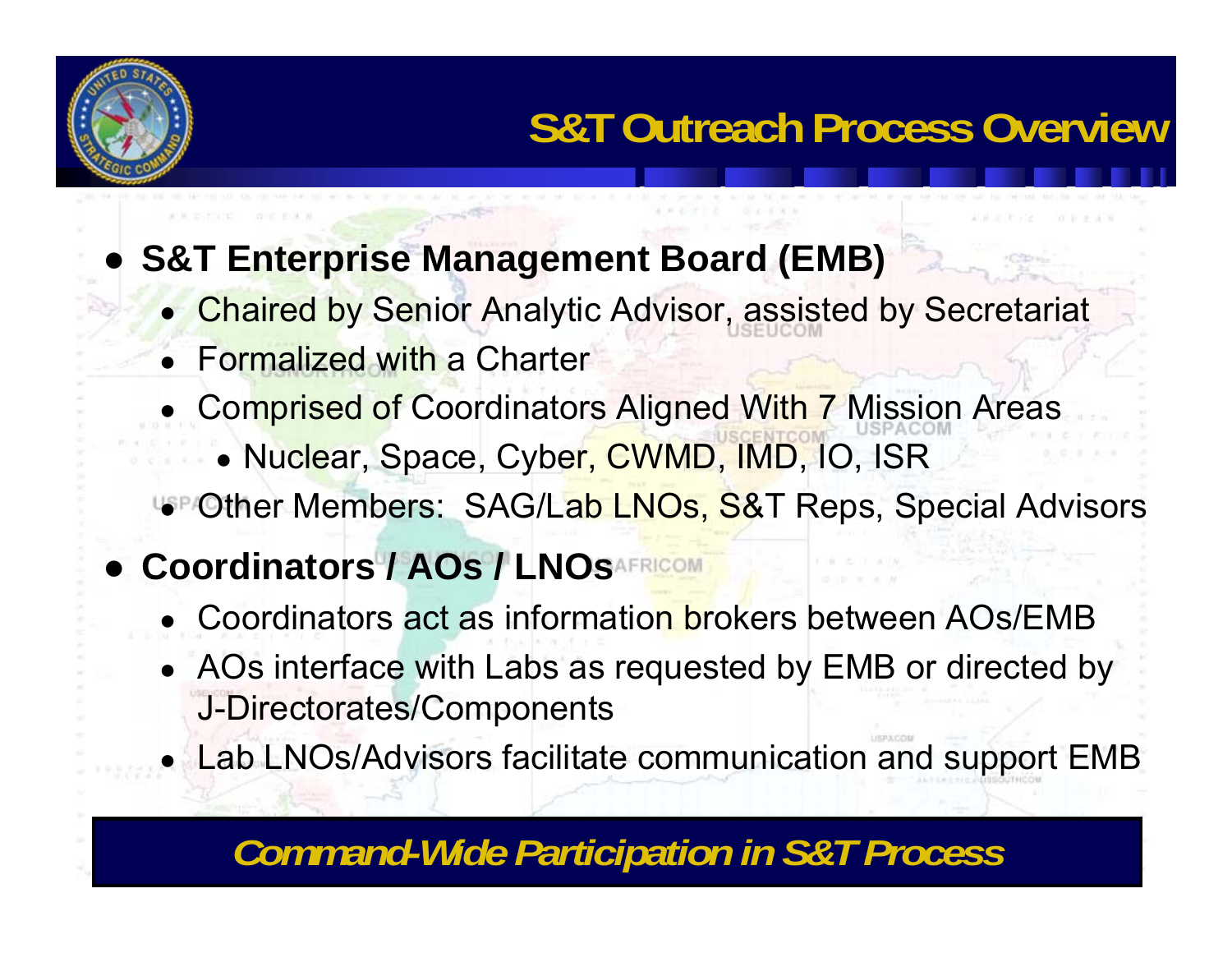### **S&T Outreach Process Scope**

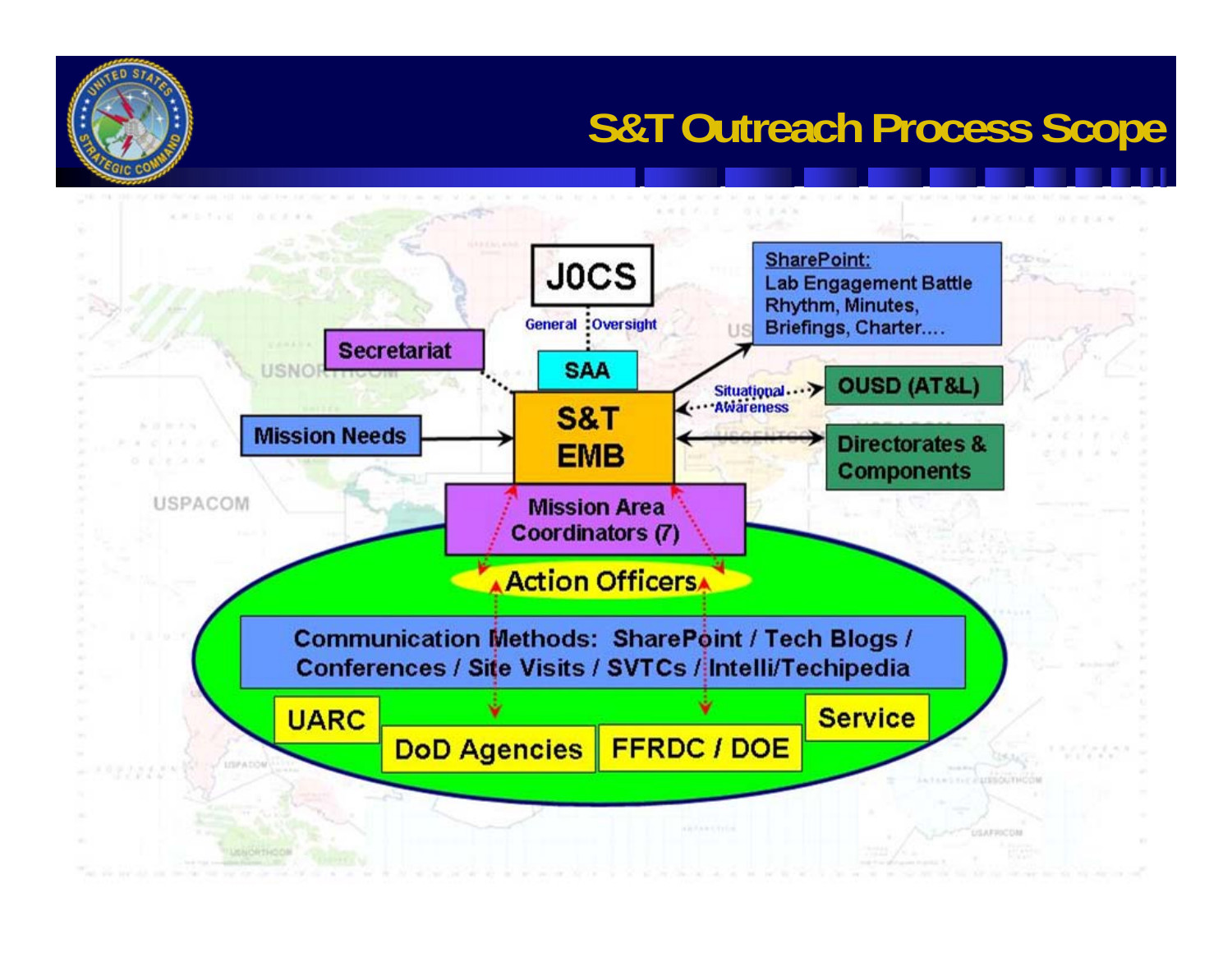### **S&T Outreach Process Coordination**

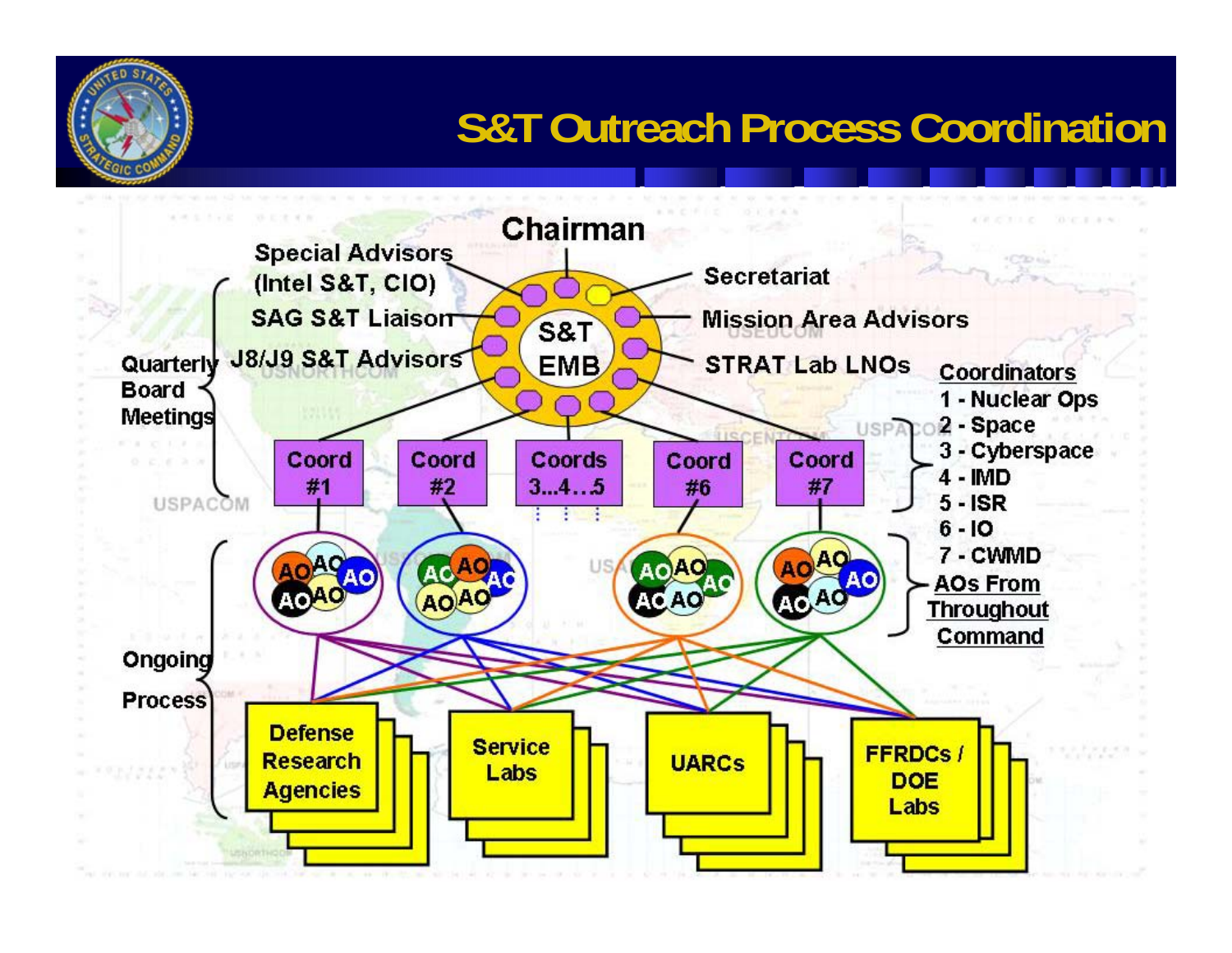

**Gap: No formal Command process to monitor relevant new technologies at the Labs** 

- **Through a Lab Engagement Strategy, the S&T EMB will:**
	- ●Regularly collect new technology developments from the Labs  $\bullet$  Forge new opportunities t<mark>o convey mission needs</mark> to the Labs

USAFRICOM

- **S&T EMB Deliverables**
	- ● *Technology Updates*  –– Disse<mark>mina</mark>ted throughout Command
	- *S&T IPL Recommendations*  –– Input to OSD/AT&L
	- *Annotated Mission Area Interest List (MAIL)*  – Feedback to S&T Community

*Link new technologies with Command Mission Needs*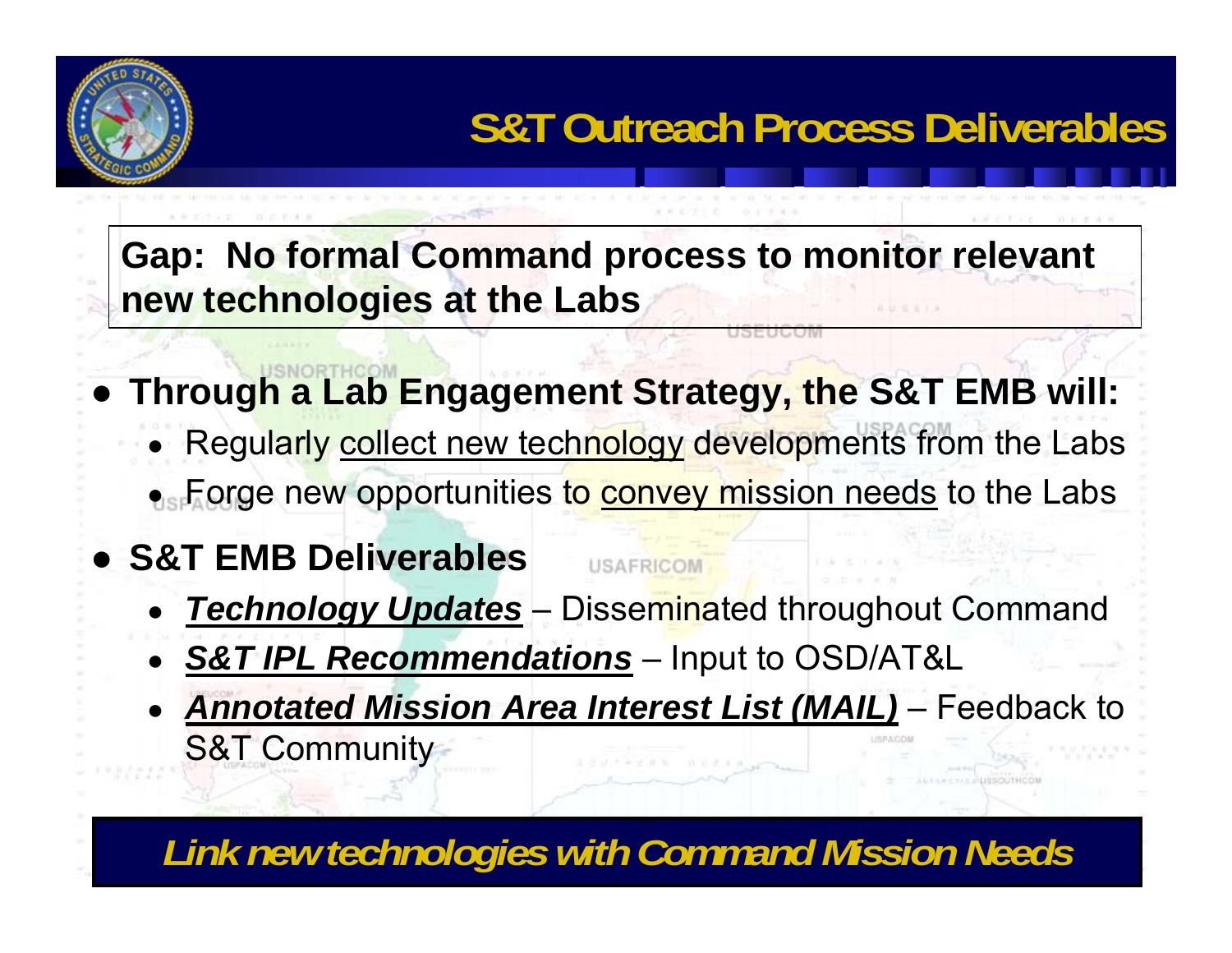

● **S&T TeamBranch Chief: Mr. Chuck Hutchison (402) 232-5347**

- Dr. Mark Brown (402) 232-4114 • Mr. Eric Dernovish 294-0447 ● Mr. David Beberwyk 294-5472
- Mr. Brian Liesveld 232-1422 USPACO
	- ●Mr. Tim Fowler 232-1421
- **Experimentation Team**
	- Mr. Bill Delaney (402) 294-7650
	- ●Mr. Monty Hoskinson 232-9872
	- ●Mr. Ray Varney 294-7523
	- Mr. Brian Shook 232-8617

USAFRICON

*Command-Wide Participation in S&T Process*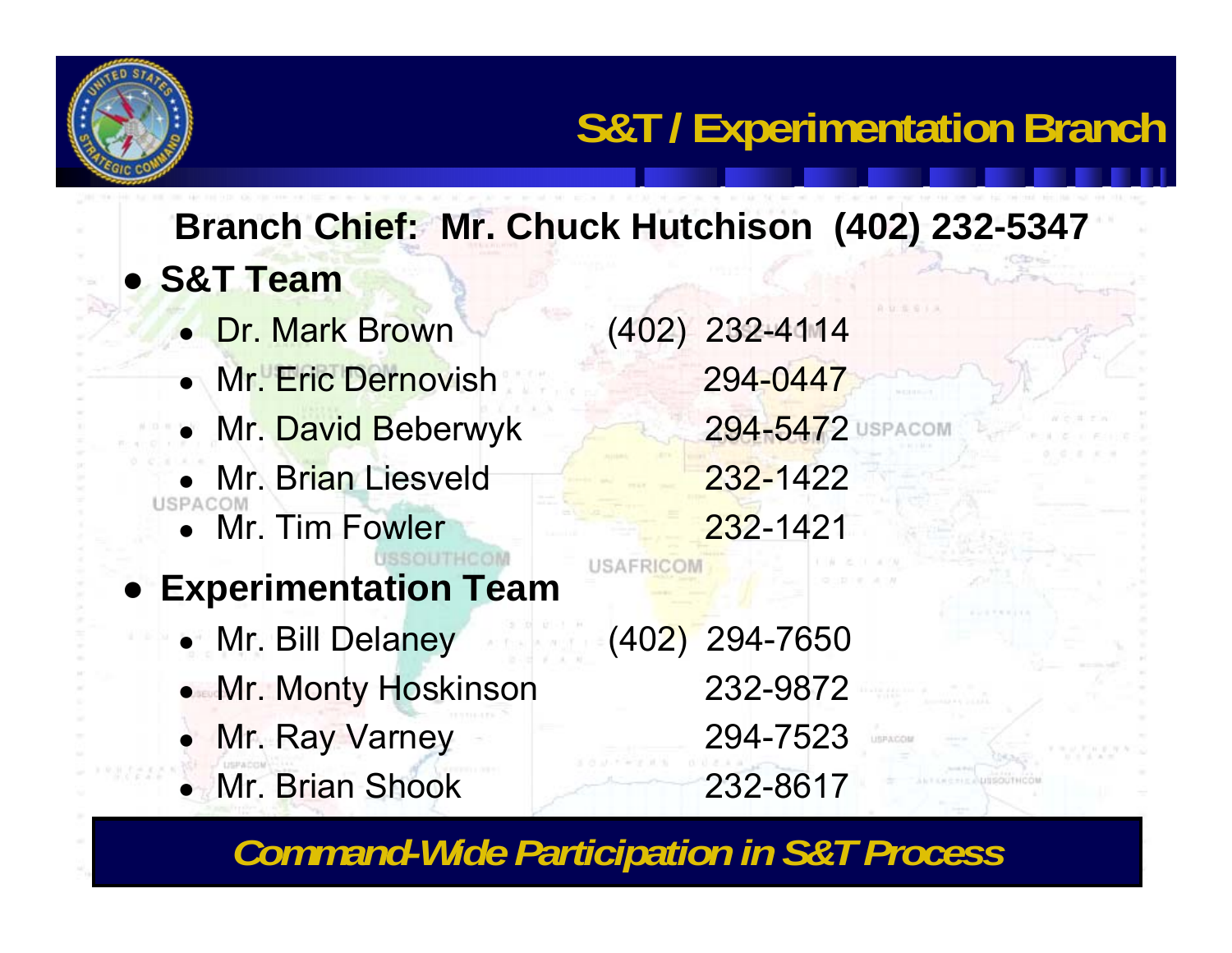# **United States United States Strategic Command gic Command**





UNCLASSIFIED